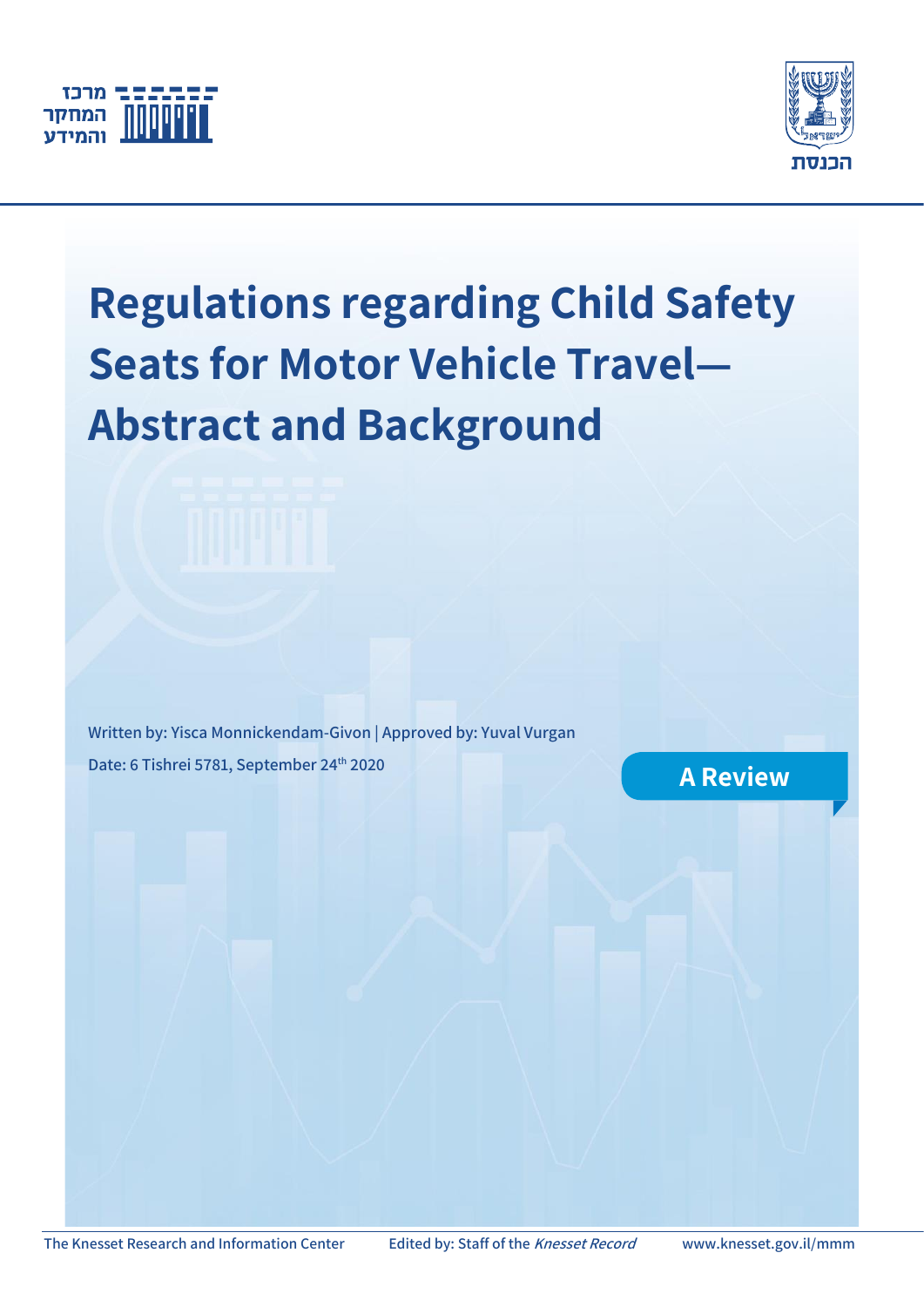## **Contents**

| 2.1 Amendments to the traffic regulations and previous discussions 6 |  |
|----------------------------------------------------------------------|--|

## <span id="page-1-0"></span>**Abstract**

This document was prepared at the request of MK Michal Cotler Wunsh, and it presents data and policies on the use of child safety seats and booster seats in private cars. We will begin by presenting the relevant provisions in the traffic regulations, including amendments made over the years, and a standards for ensuring the seats' safety. We will then provide data on how the use of child restraint systems and similar issues are enforced and on programs for promoting the safe use of child seats. We will also examine recommendations from safety and health organizations and compare them with the provisions of the traffic regulations. Finally, we will present findings from a report that covers the main regulations in place in OECD member countries. Note that this document will not address the use of safety seats and booster seats in shuttle services or taxis. Please note that this document is an English-language translation of the abstract and introduction to an in-depth examination of the subject in Hebrew. For the full document in Hebrew please see [here.](https://main.knesset.gov.il/Activity/Info/MMM/Pages/document.aspx?docId=c61958e3-1fc0-ea11-8118-00155d0af32a&businessType=1)

The main points made in this document are:

- **In 2019, a total of 29 children and teens under 18 died in car accidents as passengers, drivers and users of another motor vehicle, including on public transportation.** Neither we nor the relevant professionals possess data on the scope of injuries to children due to a failure to use safety seats or to misuse of these seats. Studies have shown that **the proper use of restraint systems, including the use of a model fitted to the child's age, weight, and height, may lower the risk of death among toddlers and small children by some 60%.**
- **The traffic regulations** stipulate the following:
	- **Children 0–1–years old** must ride in a rear-facing safety seat adjusted to their height and w eight;
	- **Children 1–3years-old** must ride in a forward-facing safety seat adjusted to their height and weight;
	- **Children 3–8 years-old** must ride in a safety seat or booster seat adjusted to their height and weight;
	- A child may only ride in a car under the above conditions if the car's airbag is deactivated;
	- Safety seats and booster seats must meet the standards specified in the regulations.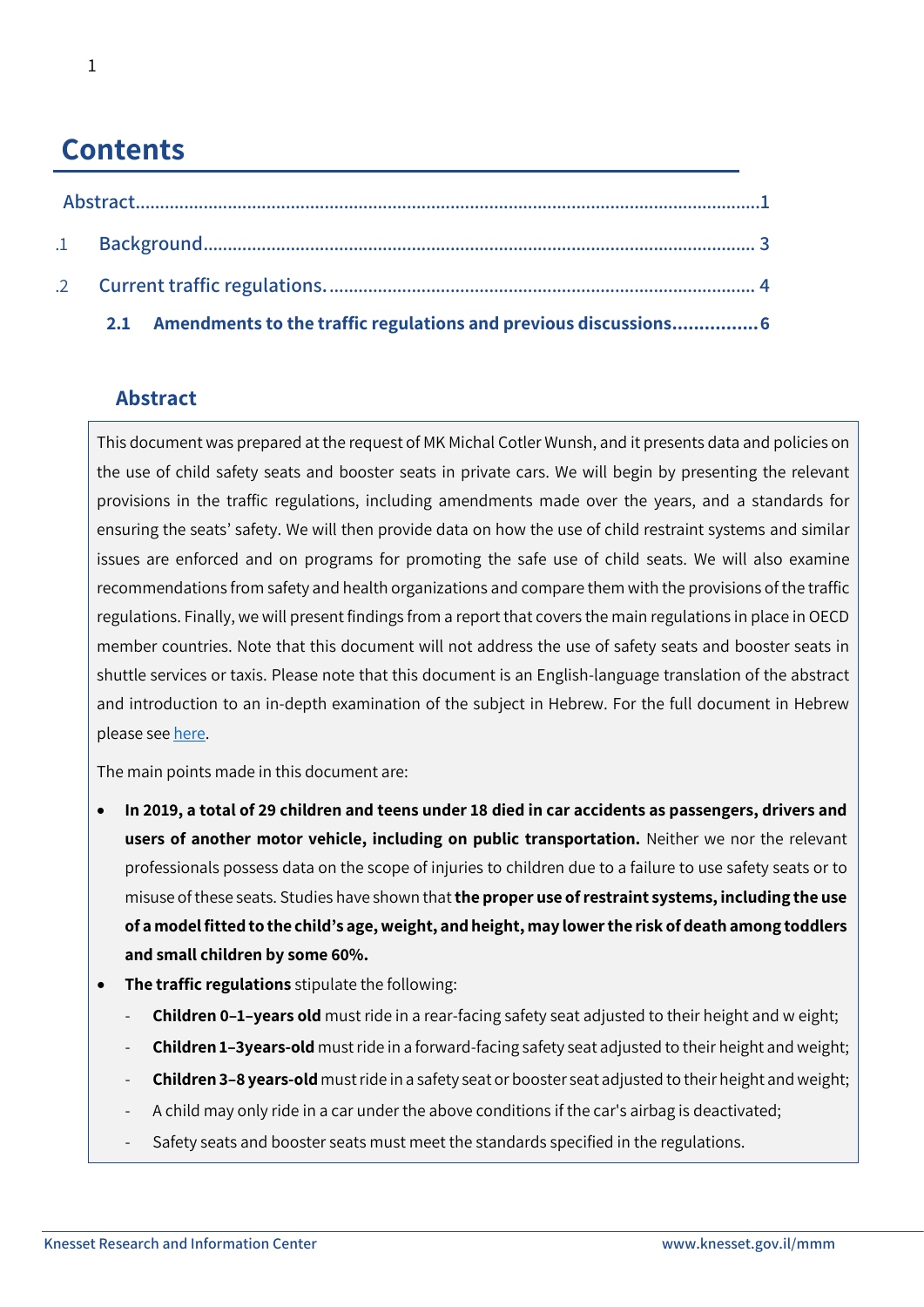- Since 2016, the National Road Safety Authority (NRSA) has made efforts to amend the traffic regulations as follows:**requiring children to sit in rear-facing seats until age two rather than only until age one, raising the minimum age at which children may sit without a booster seat to ten, and prohibiting children under age 13 from riding in the front seat unless all the other seats are occupied.**
- During a discussion of the Inter-Ministerial Committee for Coordinating Legislative Amendments on Matters of Transportation, it was noted that the Police prefers that the mandatory use of safety seats be determined by age rather than weight or height, as the latter are more difficult to enforce. According to the response to our query from the Ministry of Transport, **the draft regulation written on the basis of these recommendations is awaiting comments from the relevant parties within the ministry.**
- According to **enforcement data from the Israel Police,** the period 2016–2019 saw an increase of 82.5% in the number of tickets issued for violations of child safety seat regulations. Some 70% of the tickets were issued for failure to seat 3–8–year-olds in a safety seat during a car ride, some 30% of tickets were issued for failure to seat 1–3–year-olds in child safety seats and about 1% of the tickets were issued for failure to seat babies up to age one in rear-facing seats and failure to deactivate airbags.

#### **Plans to promote the safe use of safety seats**

Various steps to promote the safe use of child safety seats are being taken as part of the efforts to implement the National Road Safety Plan and in the context of the work by government entities and civil society organizations. These include the project to lend child safety seats for Arab and Bedouin children in the south of Israel, campaigns to raise awareness of the proper and safe use of seatbelts, and workshops on installing safety seats. Furthermore, the Ministry of Health is working on establishing a national database on injuries to children, which will potentially contain data on injuries to children in traffic collisions, among other data.

#### **Child safety seat recommendations by NRSA, Beterem and other organizations**

The NRSA, Beterem Safe Kids Israel (hereinafter, "Beterem"), the World Health Organization, and the US National Highway Traffic Safety Administration (hereinafter, "NHTSA") recommend establishing stricter guidelines than those mandated by the regulations in Israel. For instance, all of the organizations recommend **having children sit in a booster seat up to age 10 or at least until they reach 145 cm in height and seating them in the back seat until at least age 12.** We note that there are developed countries besides Israel where the requirements are not in line with the above recommendations, as indicated by the comparative study presented in this document.

#### **Comparison of child safety seat regulations among OECD member countries**

Analysis of a comparative study performed by the World Health Organization that examined the regulations on child safety seats in the 37 OECD<sup>1</sup> member countries reveals the following findings:

1

<sup>&</sup>lt;sup>1</sup> WHO[, Global status report on road safety 2018,](https://apps.who.int/iris/rest/bitstreams/1164010/retrieve) November 2018, pp. 370-378.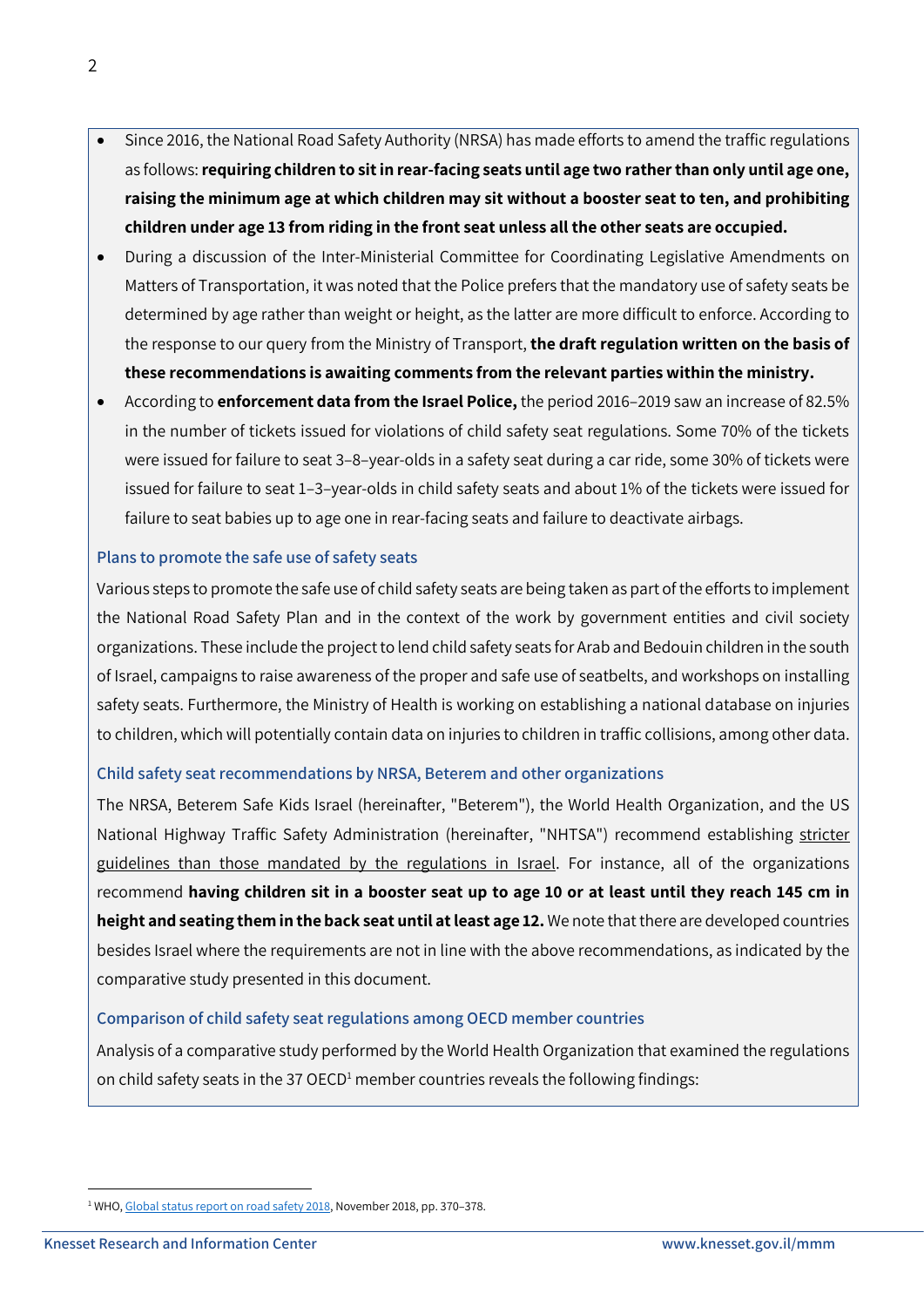3

- a. In almost all countries, children up to a certain age may only sit in the front seat with a safety seat. Four countries prohibit children (up to age 7, 10 or 12) from sitting in the front seat altogether, even with a safety seat.
- b. Fifteen countries require the use of a safety seat for children up to a certain height (135 cm /150 cm); eight countries obligate children to use a safety seat until they reach age 12 or a height of 135/150 cm.
- c. **Thirteen countries use age to determine the safety seat requirement. Five of the countries, including Israel, set the minimum age for sitting without a child safety seat at eight years of age or less, while eight other countries set this at ten years of age or higher. Some add weight or height requirements, as well.**

## <span id="page-3-0"></span>**1. Background**

Over the past five years (2015–2019) traffic collisions have been the main cause of death among children under 18, constituting some 44% of all deaths (the other causes were drowning, falls etc.)<sup>2</sup> **The largest number of the children and teens under 18 killed in traffic collisions in 2015–2019** (20.3% of all deaths of children in traffic collisions and 25 deaths on average per year) **were passengers, drivers, or users of other motor vehicles, including public transportation**. In 2019, a total of 29 children and teens under age 18 died under these circumstances.

Examination of the mortality data on children and teens under age 18 in traffic collisions in which they were passengers or drivers (not including those in other motor vehicles or riding public transportation) indicates that the **mortality rate was highest among children up to age four—25.3% of all children who were killed.** The mortality rate among 10–14–year-olds (21.7%) was slightly lower than 0–4–year-olds, whereas the rate among 5-9-year-olds was even lower-15.7%.<sup>3</sup> For more data on injuries in traffic collisions, see Appendix 2 of the original document.

An analysis of CBS data by the Or Yarok organization indicates that **318 children under age 14 were killed in traffic collisions over the past decade, of whom 58 (18.2%) were killed while sitting in the back seat.** Examination of the data on children injured in traffic collisions when sitting in the back seat reveals injuries to some 10,000 children

**Neither we nor the relevant professionals are in possession of data on the scope of child injuries due to failure to use safety seats or unsafe use.**

**The proper use of restraint systems such as safety seats, booster seats and seatbelts has been found to be lifesaving, preventing injuries and reducing their severity.**

 $\overline{a}$ 

<sup>&</sup>lt;sup>2</sup> Beterem and the National Pediatric Injury and Surveillance System (NAPIS), 2019 Report on Child Mortality from Unintentional Injuries, Publication No. 1109, January 2020.

<sup>&</sup>lt;sup>3</sup> Children ages 15-18 constituted 37.3% of all the child casualties of car collisions (this figure includes the deaths of teenage drivers).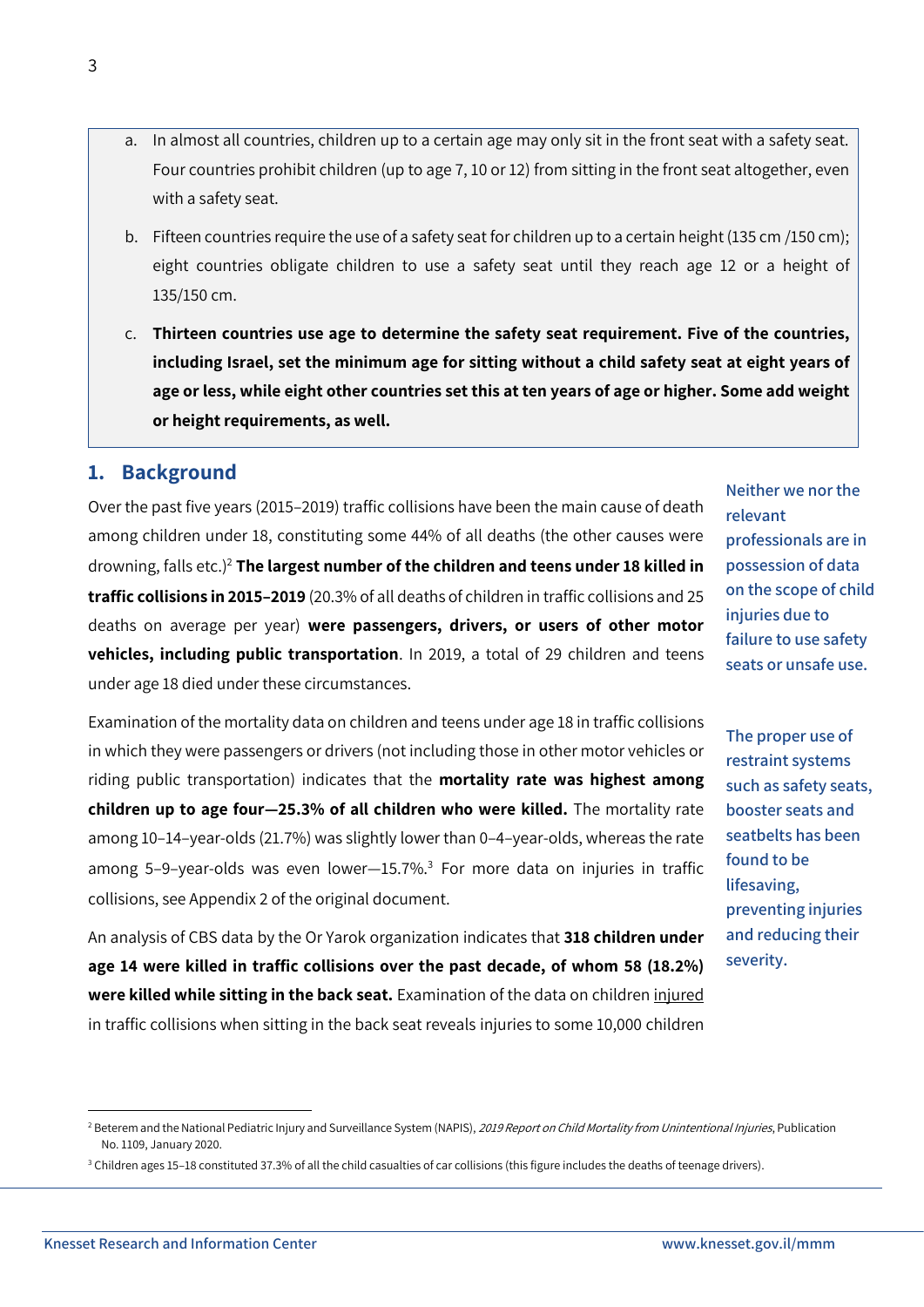over the last decade (2010–2019), constituting 34% of all the children injured in traffic collisions during this period. 4

Neither we nor the relevant professionals have data on the extent to which the aforementioned injuries to children were due to a failure to use safety seats or to sitting in an unsafe manner. However, many studies conducted in Israel and around the world<sup>5</sup> indicate the importance of using child safety seats and booster seats when riding in motor vehicles. The proper use of seats—which includes adjusting the type of seat to the child's age, weight and height—may lower the risk of death among toddlers and young children by about 60%.<sup>6</sup> It has been found that the proper use of restraint systems such as safety seats, booster seats and seatbelts can be lifesaving during a collision, preventing injuries and reducing their severity. Therefore, switching a child from a booster seat to the car's three-point seatbelt, for instance, is only recommended after he or she has grown to a height of 145 cm. According to growth curves, this is the average height for girls aged 11 and for boys aged 11 and four months or height of children in the 97th percentile (both boys and girls) at age 9 years and three months (see Appendix 1).<sup>7</sup> At this height, the seatbelt rests correctly on the child's pelvis and crosses the child's chest (rather than his or her neck), thereby providing maximum protection during a collision. $8$  Nevertheless, the traffic regulations allow children to use the car's seatbelt as early as eight years of age.

**Safety organizations take a stricter stance and recommend that children up to age ten and whose height is up to 145 cm ride in a booster seat in the back seat and sit in the front only when they reach age 13.**

#### <span id="page-4-0"></span>**2. Current traffic regulations**

Section 70(17c) of the Traffic Ordinance [New Version] (part of the eighth chapter of the ordinance, which is entitled "Regulations and By-laws") stipulates that the Minister of Transport may establish regulations on "seatbelts and care restraint systems, their type,

**.** 

<sup>&</sup>lt;sup>4</sup> Oz Dror, Press Officer and Marketing Director at Or Yarok, response to inquiry by the Knesset Research and Information Center, September 8<sup>th</sup> 2020 [Hebrew].

<sup>&</sup>lt;sup>5</sup> Victoria Gitelman, Fanny Pishov and Limor Hendel[, Use of child safety restraints in cars: The 2012 national observation survey,](https://tri.net.technion.ac.il/files/2016/08/%d7%a9%d7%99%d7%9e%d7%95%d7%a9-%d7%91%d7%90%d7%9e%d7%a6%d7%a2%d7%99-%d7%91%d7%98%d7%99%d7%97%d7%95%d7%aa-%d7%9c%d7%99%d7%9c%d7%93%d7%99%d7%9d-%d7%91%d7%9b%d7%9c%d7%99-%d7%a8%d7%9b%d7%91-%d7%a4%d7%a8%d7%98%d7%99%d7%99%d7%9d-%d7%a1%d7%a7%d7%a8-%d7%aa%d7%a6%d7%a4%d7%99%d7%95%d7%aa-%d7%90%d7%a8%d7%a6%d7%99-2012.pdf) Research Report No. S/50/2013, Transportation Research Institute at the Technion—Israel Institute of Technology and the Ran Naor Road Safety Research Center [Hebrew]; Mark Asbridge, Rachel Ogilvie, Maria Wilson, an Jill Hayden, "The impact of booster seat use on child injury and mortality: Systematic review and meta-analysis of observational studies of booster seat effectiveness," Accident; Analysis and Prevention 119 (Oct. 2018), pp. 50-57; Kristy B. Arbogast, Michael J. Kallan, and Dennis R. Durbin, "Effectiveness of high back and backless belt-positioning booster seats in side impact crashes", Annual proceedings, Association Advancement of Automotive Medicine 49 (2005), pp. 201-213; José I Nazif-Munoz, Aharon Blank-Gomel and Eran Shor, "Effectiveness of child restraints and booster legislation in Israel", *Injury Prevention*, October 10<sup>th</sup> 2017; Gwan Jin Park et al., "Preventive effects of car safety seat use on clinical outcomes in infants and young children with road traffic injuries: A 7-year observational study", Injury 49 vol.6 (2018), pp. 1097–1103.

<sup>&</sup>lt;sup>6</sup> World Health Organization[, Road traffic injuries,](https://www.who.int/news-room/fact-sheets/detail/road-traffic-injuries) February 7, 2020.

<sup>&</sup>lt;sup>7</sup> Ministry of Health[, Growth curves,](https://www.health.gov.il/Subjects/KidsAndMatures/Pages/curves.aspx) accessed: July 14<sup>th</sup> 2020 [Hebrew]. The Ministry of Health bases these growth curves on those published by the World Health Organization (WHO) in 2007 (for girls) and 2006 (for boys). There may be a deviation of 1–2 cm.

<sup>&</sup>lt;sup>8</sup> Beterem, Car Safety, **Booster Seat**, accessed: July 14, 2020 [Hebrew].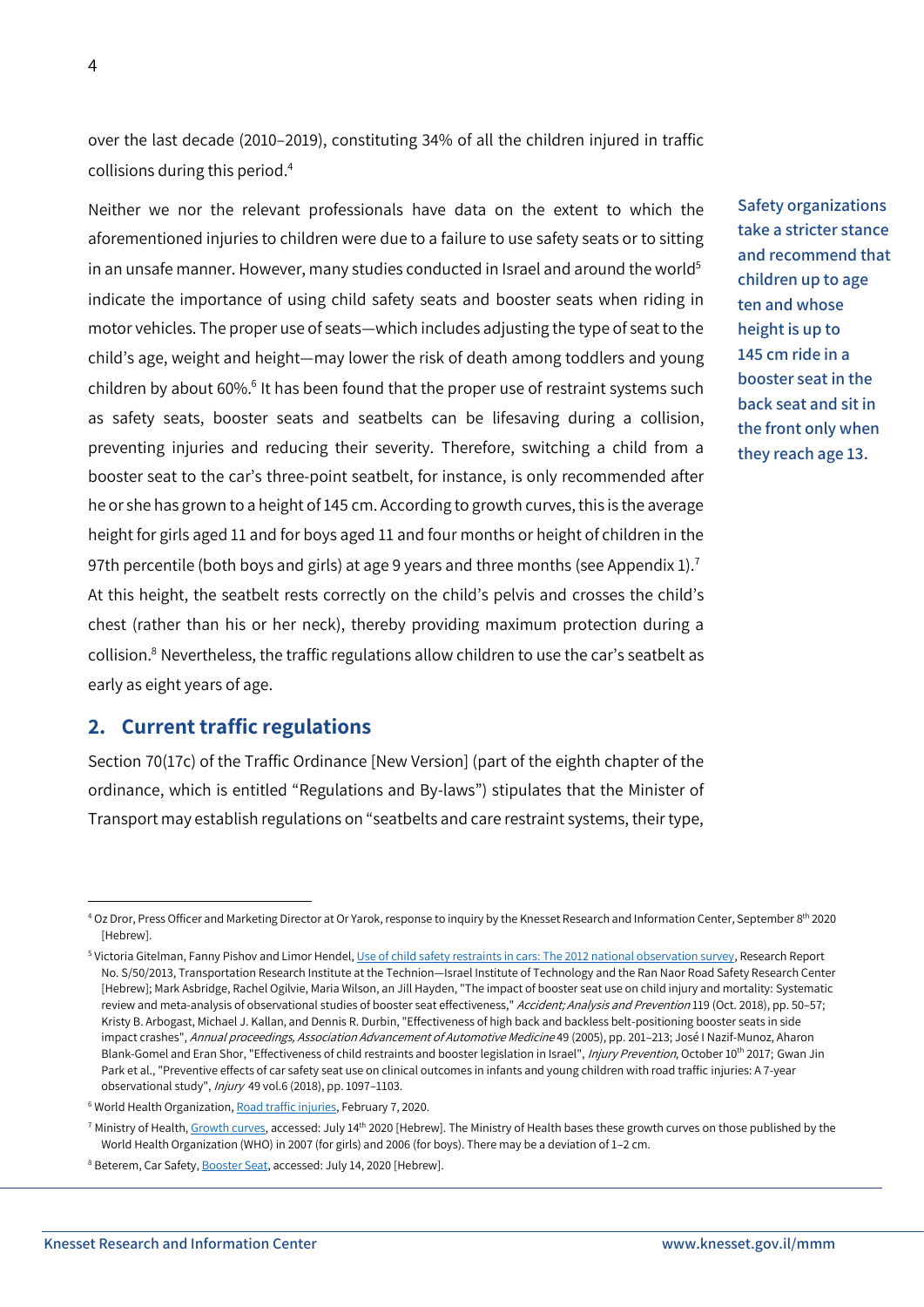**Knesset Research and Information Center www.knesset.gov.il/mmm**

requirements for installing and using them, and all the conditions for their use."<sup>9</sup> The manner in which babies and children are to be seated in motor vehicles is addressed in Regulation 83a of the Traffic Regulations, 5721-1961, and all of its amendments: $^{10}$ 

- 1. **0–1–year-olds** must ride in a rear-facing safety seat adjusted to their height and weight;
- 2. **1–3–year-olds** must ride in a safety seat adjusted to their height and weight, which may be forward-facing;
- 3. **3–8–year-olds** must ride in a safety seat or booster seat suitable for their height and weight;
- 4. A child may sit opposite an airbag, in accordance with the above provisions, and only if the airbag is deactivated;
- 5. Safety seats and booster seats must meet the standards specified in the regulations.

We note that the requirement in the regulations for children to use a seat "adjusted to their height and weight" means that the child's seat must not only be age-appropriate but also adjusted to the his or her individual weight and height.

The following points are evident from the regulations:

- 1. 1–3–year-olds may travel in forward-facing seats;
- 2. Children up to age eight may sit in the front seat in a safety seat or a seat adjusted to their height and weight;
- 3. Children aged eight and above may sit in the front or back seat without a booster seat.

These points are the main differences between the current regulations and the recommendations by the NRSA and child safety organizations such as Beterem, the American Academy of Pediatrics<sup>11</sup> and the World Health Organization. These organizations recommend adopting a stricter approach to the above points, such as sitting in rear-facing seats up to age two, sitting in child safety seats up to the age five or up to a weight of 18 kg, or sitting in a booster seat up to a height of 145 cm, as specified in Section 6 of the full document. 12

**.** 

**Traffic regulations require the use of safety seats in both the front and back seat for children up to age eight.**

<sup>&</sup>lt;sup>9</sup> Chapter Eight of the Traffic Ordinance[, Regulations and by-laws](https://www.nevo.co.il/law_html/law01/p230_001.htm#med8) [Hebrew].

<sup>&</sup>lt;sup>10</sup> [Traffic Regulations, 5721-1961](https://www.nevo.co.il/law_html/law01/p230_011.htm) [Hebrew].

<sup>&</sup>lt;sup>11</sup> Committee on Injury, Violence, and Poison Prevention, *Child Passenger Safety, Pediatrics* 127 (4), April 2011, pp. 788-793.

<sup>&</sup>lt;sup>12</sup> Beterem, Car Safety, **Booster Seat**, accessed: July 14<sup>th</sup> 2020.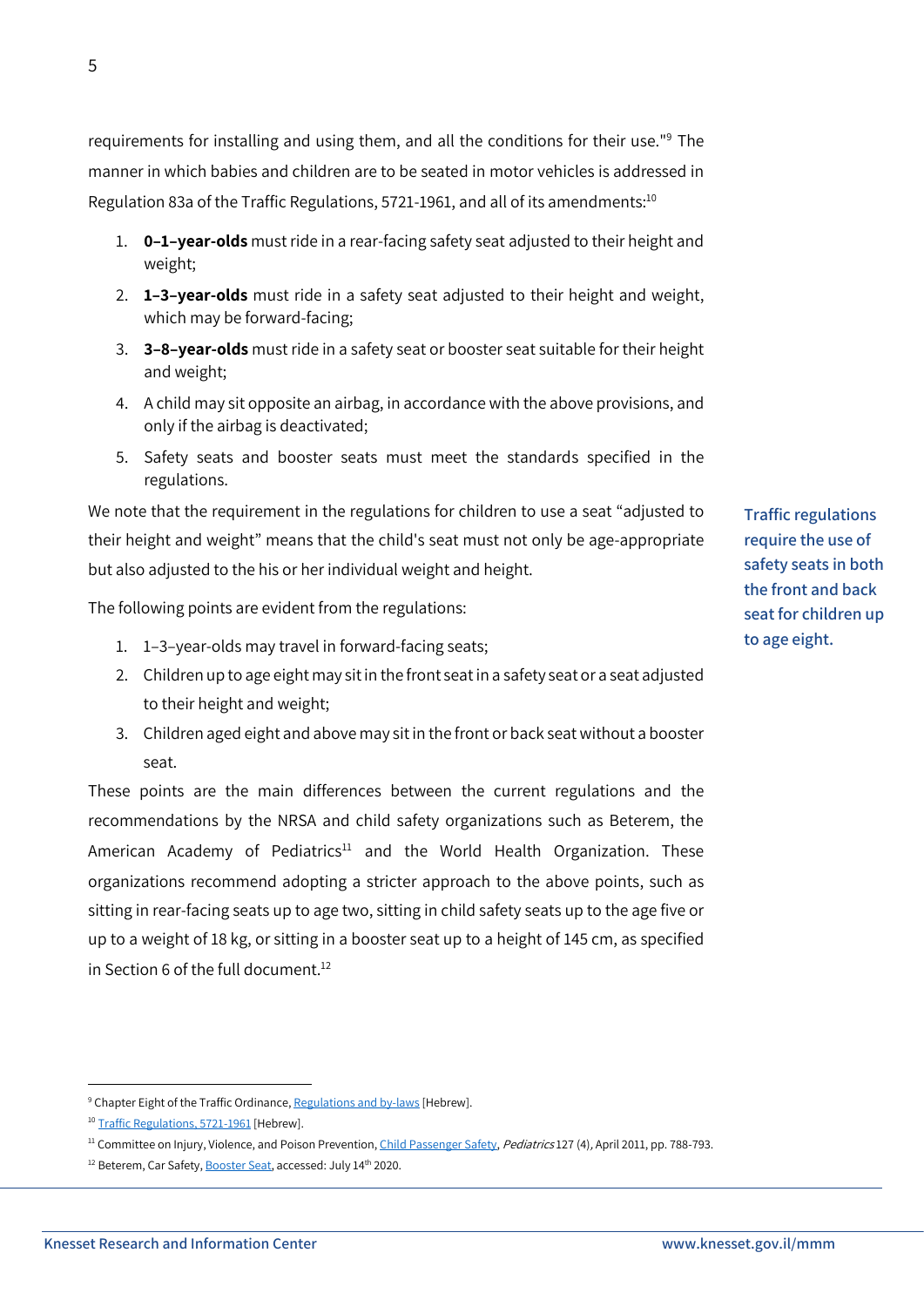### <span id="page-6-0"></span>**2.1 Amendments to the traffic regulations and previous discussions**

The following section presents the major changes to the traffic regulations as regards restraints (as they are referred to in the ordinance and regulations; in this document, we have referred to them as "safety seats," as well) for children riding in a motor vehicle:

In  $1984$ <sup>13</sup> the regulation on safety seats (Regulation 83a) was first enacted, which stipulated that:

- **a. Children under age 14 may sit in the front seat only when using a restraint system appropriate to their age or weight;**
- b. A restraint system is defined in accordance with the standard approved by the Director of the Vehicle Division in a notification, which appears in the Official Gazette.

Two amendments were made to the regulations in 1990. The first was a reference to the definition of a restraint system in Part C of the Second Annex to the regulations.<sup>14</sup> The second was the addition of Sub-regulation B, which stipulates that as a rule, **a child who has not turned four shall not ride in the back seat unless harnessed to a restraint system adjusted to his or her age and weight.**<sup>15</sup>

In 2004,  $^{16}$  after a discussion in the Knesset Economic Affairs Committee $^{17}$  and a request to amend the regulations from by the Ministry of Transport, Beterem, and other organizations, Regulation 83A was rewritten **to define child safety seats and booster**  seats, including a reference to the standard set out in Part C of the regulations.<sup>18</sup>

In addition, these changes introduced the provisions of the regulations as we know them today (and as presented in Section 1 above) **regarding safety rules when driving 0–1– year-olds, 1–3–year-olds and 3–8–year-olds.** The sub-regulation on airbags stated that the airbag's operating mechanism must be deactivated if it is opposite a child's safety seat.

During the discussion in the Economic Affairs Committee, it was explained that although until that point, there had been a general explanation on restraint systems and the

**.** 

**Traffic regulations regarding safety seats have been updated over the years according to safety needs and safety measures for car rides.**

**The draft regulation written on the basis of these recommendations is awaiting comments from the relevant parties within the ministry ahead of its submission for approval by the Knesset Economic Affairs Committee.**

<sup>&</sup>lt;sup>13</sup> Section 3 of th[e Traffic Regulations \(Amendment No. 2\), 5744-1984,](https://www.nevo.co.il/Law_word/law06/TAK-4574.pdf) RF 4574, p 691 [Hebrew].

<sup>&</sup>lt;sup>14</sup> Section 11 of th[e Traffic Regulations \(Amendment\), 5751-1990,](https://www.nevo.co.il/Law_word/law06/TAK-5301.pdf) RF 5301, p 103 [Hebrew].

<sup>&</sup>lt;sup>15</sup> Section 1 of th[e Traffic Regulations \(Amendment No. 2\), 5750-1990,](https://www.nevo.co.il/Law_word/law06/TAK-5302.pdf) RF 5302, p 135 [Hebrew].

<sup>&</sup>lt;sup>16</sup> Section 1 of the **Traffic Regulations (Amendment) 5765-2004**, RF 6344, pp 66-67 [Hebrew].

<sup>&</sup>lt;sup>17</sup> Sixteenth Knesset, Record No. 262 of the Economic Affairs Committee, "Extending the validity of driver's licenses to ten years and Traffic Regulations (Amendment No…), 5764[-2004, regarding the seat belt requirement for children in cars, adding license plates to cars for the purpose](https://main.knesset.gov.il/Activity/committees/Pages/AllCommitteesAgenda.aspx?Tab=3&ItemID=78145)  [of collecting Road 6 tolls, installing car headlights,"](https://main.knesset.gov.il/Activity/committees/Pages/AllCommitteesAgenda.aspx?Tab=3&ItemID=78145) September 13<sup>th</sup> 2004 [Hebrew].

<sup>&</sup>lt;sup>18</sup> Item 4 in the Second Annex [Hebrew].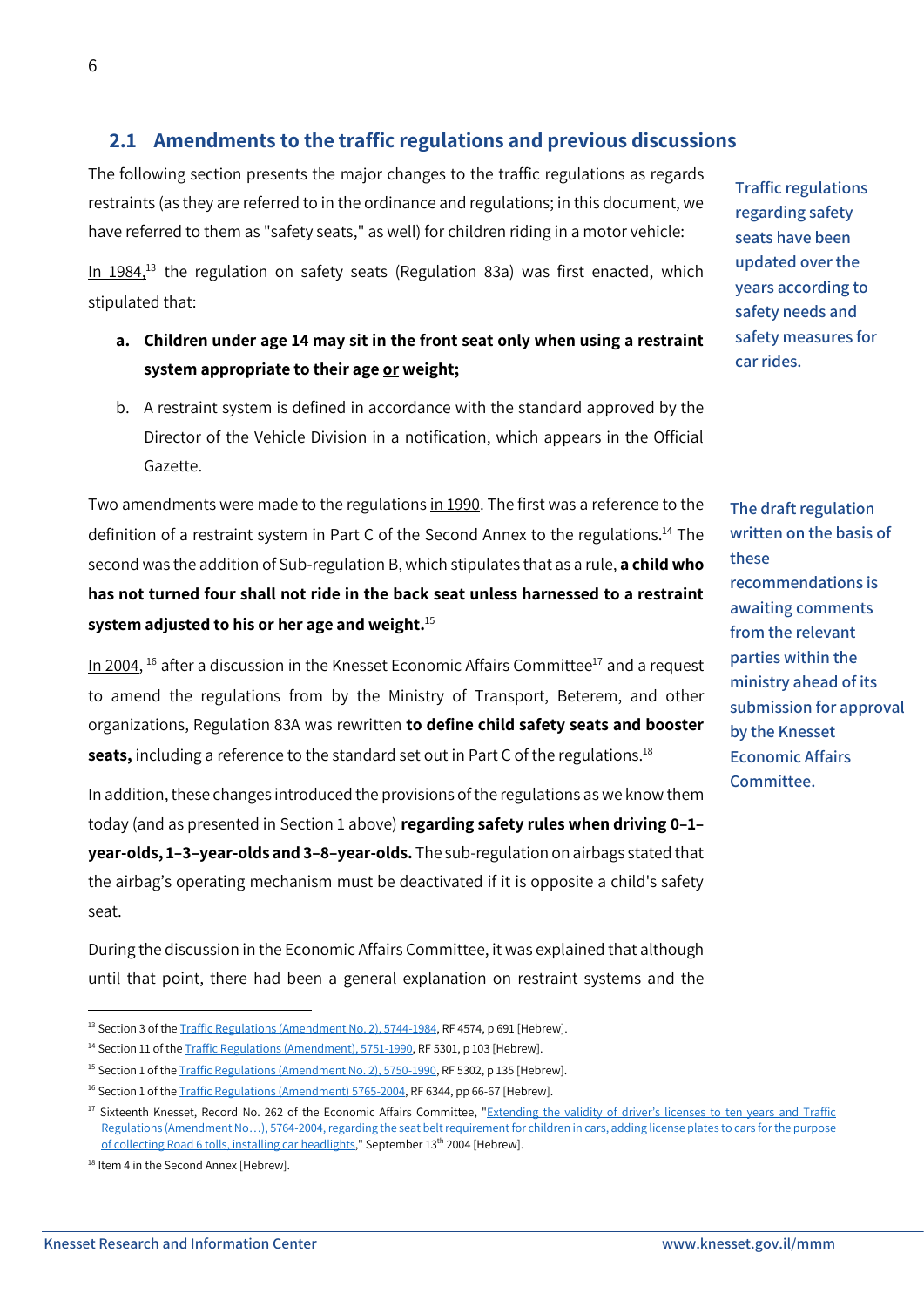1

requirement to use them when riding in the front and back seat, the time had come to precisely define a restraint system is and which system is appropriate for 0–1–year-olds, 1–3–year-olds, and children above 8 years of age.

A meeting of the Committee for the Rights of the Child<sup>19</sup> on this subject, which was held before the legislation was amended, noted the difficulty of enforcing regulations based on weight and height as well as the important contribution to saving lives made by the dissemination of information on the use of restraint systems.

The NRSA stated that **the fact that the requirement to use a safety seat is based on age, rather than weight or height, is apparently intended to set out a simple, clear, unambiguous, and easy-to-enforce criterion.** They noted that decision-makers likely did not want police officers to carry a scale and measuring tape in order to enforce the regulations. **The age in the regulation is based on the normal growth curve for boys and is determined by the age of the first children to reach the weight or height that ensures the full protection of a safety seat or seatbelt (i.e., those in the 97th percentile).** 20

In 2014, the Economic Affairs Committee approved **an amendment to the subregulation on deactivating airbags and added a requirement to deactivate an airbag's operating mechanism even when located in front of a booster seat where a child sits (in addition to the previous requirement to deactivate an airbag's operating mechanism when located in front of a child safety seat).**<sup>21</sup> Moreover, Regulation 83b was amended to prohibit passengers from riding without a seatbelt in cases where the car lacks sufficient seatbelts.<sup>22</sup> That year, Beterem recommended to the Economic Affairs Committee to limit the age at which children are allowed to sit in the front seat, as many countries around the world have done. The committee rejected this recommendation.<sup>23</sup>

In 2016, the **NRSA filed a proposal with the Coordination Committee on Transportation in the Ministry of Transport to amend the regulations on** 

**safety seat is based on age rather than weight or height in order to set a simple, clear, unambiguous and easy-to-enforce criterion. Age in the regulation is based on the first child (97th percentile) to reach necessary the weight or height. The NRSA and safety organizations seek to change this and determine age in the regulations based on half of the children (50th percentile) who have reached the desired weight or height.**

**It appears the** 

**requirement to use a** 

<sup>&</sup>lt;sup>19</sup> Fifteenth Knesset, fourth session, Committee for the Rights of the Child, "Proposal to amend the Traffic Regulations regarding child safety seats," May 21st 2002 [Hebrew].

<sup>&</sup>lt;sup>20</sup> Merav Refaeli, Director of Government Relations at the National Road Safety Authority, response to query from the Knesset Research and Information Center, July 30<sup>th</sup> 2020 [Hebrew].

<sup>&</sup>lt;sup>21</sup> Section 8 of th[e Traffic Regulations \(Amendment\), 5775-2014;](https://www.nevo.co.il/law_word/law06/tak-7450.pdf) Nineteenth Knesset, Record No. 333 of the Economic Affairs Committee, "Traffic Regulations, 5774-2013 regarding, inter alia, driving scooters, parking, seatbelts, wheelchairs in public vehicles, bicycle riding, July 20<sup>th</sup> 2014 [Hebrew].

<sup>&</sup>lt;sup>22</sup> Section 9 of the **Traffic Regulations** (Amendment), 5775-2014 [Hebrew].

<sup>&</sup>lt;sup>23</sup> Yael Mittelman, Director of Government Relations, and Ayelet Givati, Head of Development, Beterem, response to query from the Knesset Research and Information Center, August 2<sup>nd</sup> 2020 [Hebrew].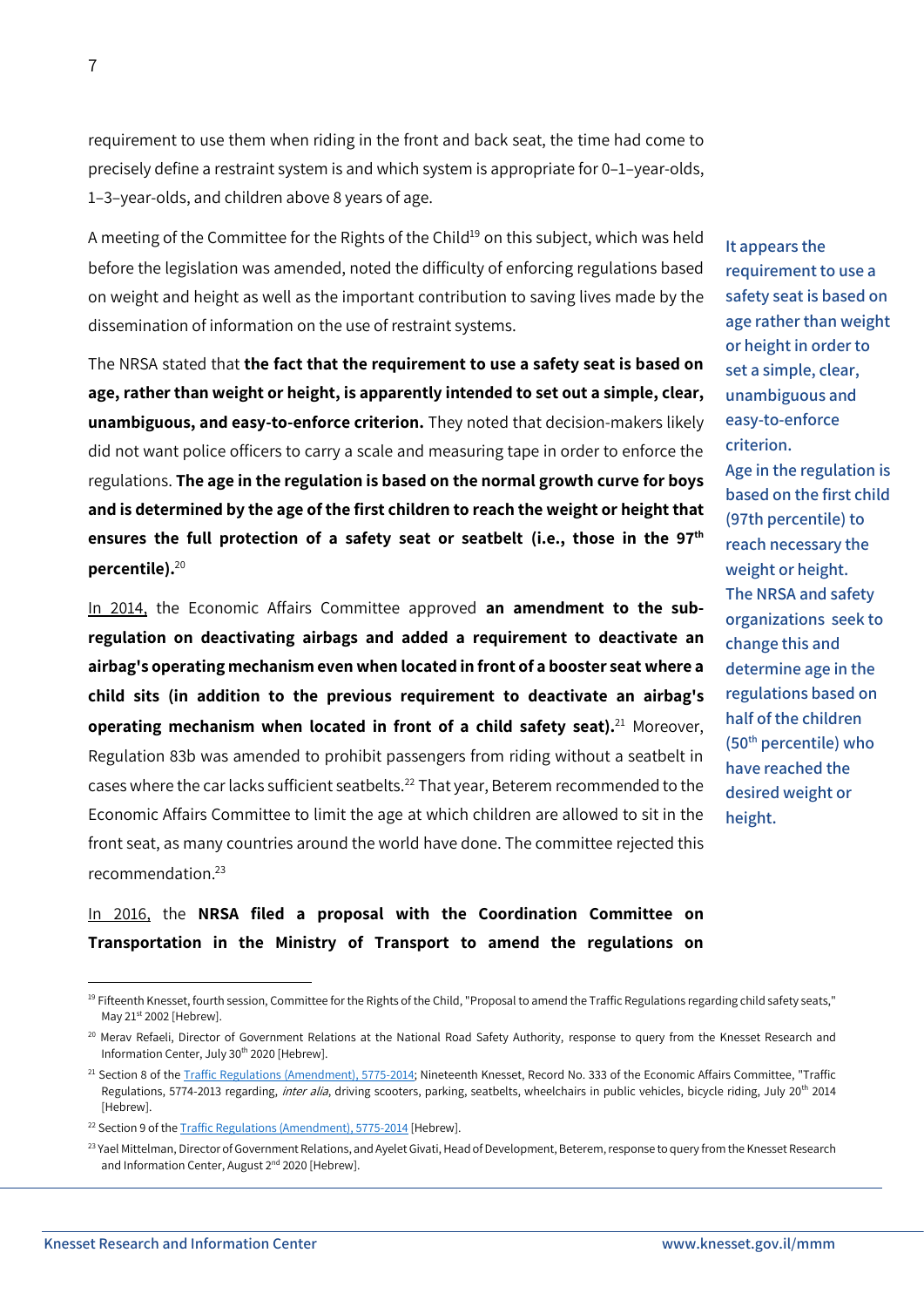**transporting children by car** (Regulation 83a).<sup>24</sup> The request noted that following a previous committee discussion in August 2013, the NRSA conducted information campaigns on the subject in the media and at community events as a backdrop for the regulation change.

The NRSA sought to make the following amendments:

- a. **Seating children up to age two in rear-facing seats** rather than only those up to age one, as in the current regulations; before age two, in physiological terms, a toddler's neck will not support the weight of his or her head in case of a sudden stop or collision;
- b. **Raising the minimum age for seating children without a booster seat to 10**  rather than eight as the law currently prescribes, as most children reach a height of **145 cm** only at age ten or above (see Appendix 1 to the full document).<sup>25</sup> Children under this height place the seatbelt on their stomach rather than on the pelvis, so it does not properly protect them and may even endanger them.
- c. **Prohibiting children under 13 from riding in the front seat unless the rest of the seats are occupied;** when several children under 13 ride in a car, and all the rear seats are occupied, the oldest child will sit in the front.

In January 2018, the Inter-Ministerial Committee for Coordinating Legislative Amendments on Matters of Transportation discussed the NRSA's request and Beterem's position paper which presented the scientific explanation of the need for the amendment(see above).<sup>26</sup> **During the discussion, it noted that the police asked that the criterion be based on age rather than on weight or height, as the latter are more difficult to enforce**. Beterem's review also noted that there are safety seat models that allow children up to 18 kg to face backwards and that suitable for the growth curve of Israeli babies over age two (see details in Appendix 1 to the full document).<sup>27</sup>

**A seatbelt can protect a passenger who is 145 cm or more in height. Most children only reach this height at age ten or above, and therefore the NRSA recommends using booster seats for children up to that age.**

**At age two, toddlers lack the physiological ability to protect their heads in an accident and the NRSA therefore seeks to require all babies up to at least age two to be seated in a rearfacing seat.**

<sup>1</sup> <sup>24</sup> Adv. Ami Rottman, legal advisor to the NRSA, letter to the Coordination Committee on Traffic at the Ministry of Transport and Road Safety, "Proposals for amendments to the regulations," August 18, 2020 [Hebrew].

<sup>&</sup>lt;sup>25</sup> Merav Refaeli, Director of Government Relations at the National Road Safety Authority, response to query from the Knesset Research and Information Center, July 30<sup>th</sup> 2020 [Hebrew].

<sup>&</sup>lt;sup>26</sup> Beterem, Support for legislative amendments on driving children in a car, November 26<sup>th</sup> 2017, publicized by the Ministry of Transport and Road Safety Administration of Planning, Development, and Coordination of Transportation Infrastructure as an appendix to the summary of the meeting of the Coordination Committee on Traffic, January 8<sup>th</sup> 2018.

<sup>&</sup>lt;sup>27</sup> Chen Cohen, Director of Department A - Traffic Engineering at the Ministry of Transport and Road Safety, "Summary of meeting of the Inter-Ministerial Committee for Coordinating Legislative Amendments on Matters of Transportation of January 8<sup>th</sup> 2018," Administration of Planning, Development, and Coordination of Transportation Infrastructure, January 9<sup>th</sup> 2018 [Hebrew].